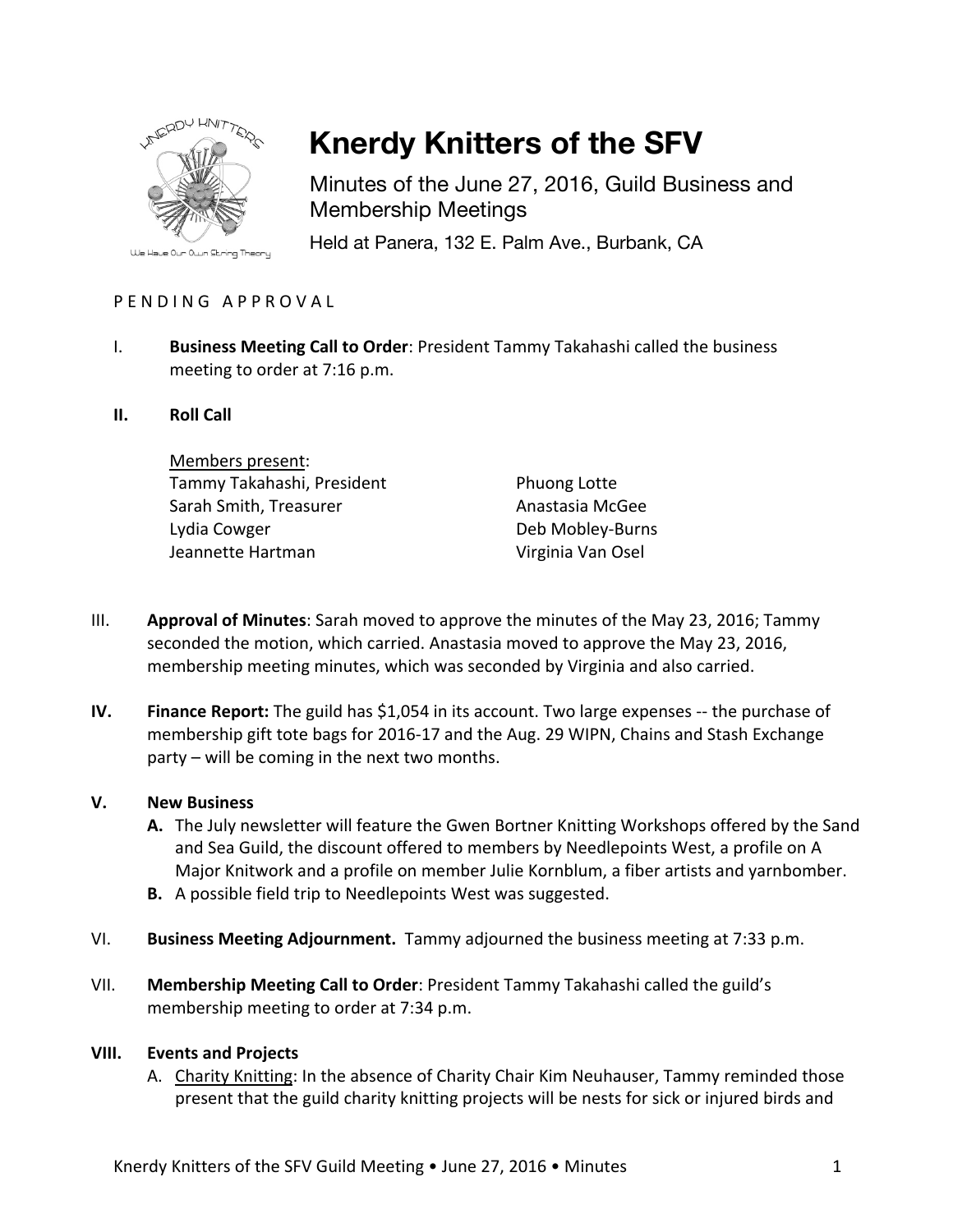small wildlife. Organizations suggested were Wildlife Rescue Nests, Knitting is for the Birds and Wildcare. Kim passed out several patterns at the May guild meeting. Members who wish to participate should contact Kim and give her completed nests so the guild's charity work can be tallied.

Anastasia asked members for knitted and crocheted items for an online charity auction she is organizing to benefit a Minnesota couple who have lost their jobs due to medical issues. They are now facing crises of housing, food and utilities. Each item should be photographed for posting online. Anastasia will deliver the items to the winning bidders. For information, contact Anastasia at agmcgee@gmail.com.

- B. Membership gift totes for 2016-17: Two companies, Unionwear.com and eGreen Bag, were recommended to Virginia, who is researching suppliers and costs for canvas tote bags to give to new and renewing members during the upcoming year.
- C. KAL / CAL: Sarah reported that both KnerdyKnitters.com and Ravelry.com/groups/knerdyknitters-of-the-SFV have been updated with the newest patterns for the Knit-along / Crochet-along blanket squares. Patterns for the July/August KAL are the Leaf Lace Washcloth or the July 2013 Knit-a-long-Square, which uses the Ostrich Plume Stitch to create a panel with lace accents. The CAL pattern is More V's Please by Melinda Miller. All are free to download on Ravelry.com
- D. WIPS, Chains and Stash Exchange Aug. 29: We're searching for a venue that large enough for the stash exchange to be laid out and to accommodate food and 20 to 25 people. Suggested were the Burbank, Glendale and North Hollywood police departments community rooms; Gordon Biersch Brewery Restaurant; Wood Ranch BBQ and Grill; and The Yard House, which is opening in Burbank. Tammy will research costs, room sizes and availability.
- E. LA County Fair Demonstration Knitting weekends: The guild will be volunteering to demonstrate knitting and crocheting and answer questions from the public at the fair's DIY Design Studio Saturday and Sunday, Sept. 10 and 11 and Sept. 17 and 18. Four to five people are needed each day, which runs from 10 a.m. to 4 p.m. An email asking for volunteers to sign up will be going out soon. These people volunteered at the meeting: Lydia, Sept. 10; Deb, Sept. 11; and Virginia, Sept. 18.

Knerdy Knitters entered 40 to 50 items to the fair this year. Anastasia has already received a ribbon for a stuffed, crocheted cat she made for the "Help a Child Smile" category. All entries in this category are donated to Children's Hospital.

- **IX.** Show and Tell: The following people shared the following items:
	- a. Sarah: Hitchhiker scarf in her own striped yarn.
	- b. Jeannette: Hitchhiker scarf in a purple Madeline Tosh hand-dyed yarn.
	- c. Phuong: Jana scarf/shawlette with a beaded lace edge. The pattern is by Yarns on the House; the yarn is Purple Rain Pride Lace yarn by Forbidden Woolery that she found at Vogue Knitting Live.

Knerdy Knitters of the SFV Guild Meeting  $\bullet$  June 27, 2016  $\bullet$  Minutes 2018  $\bullet$